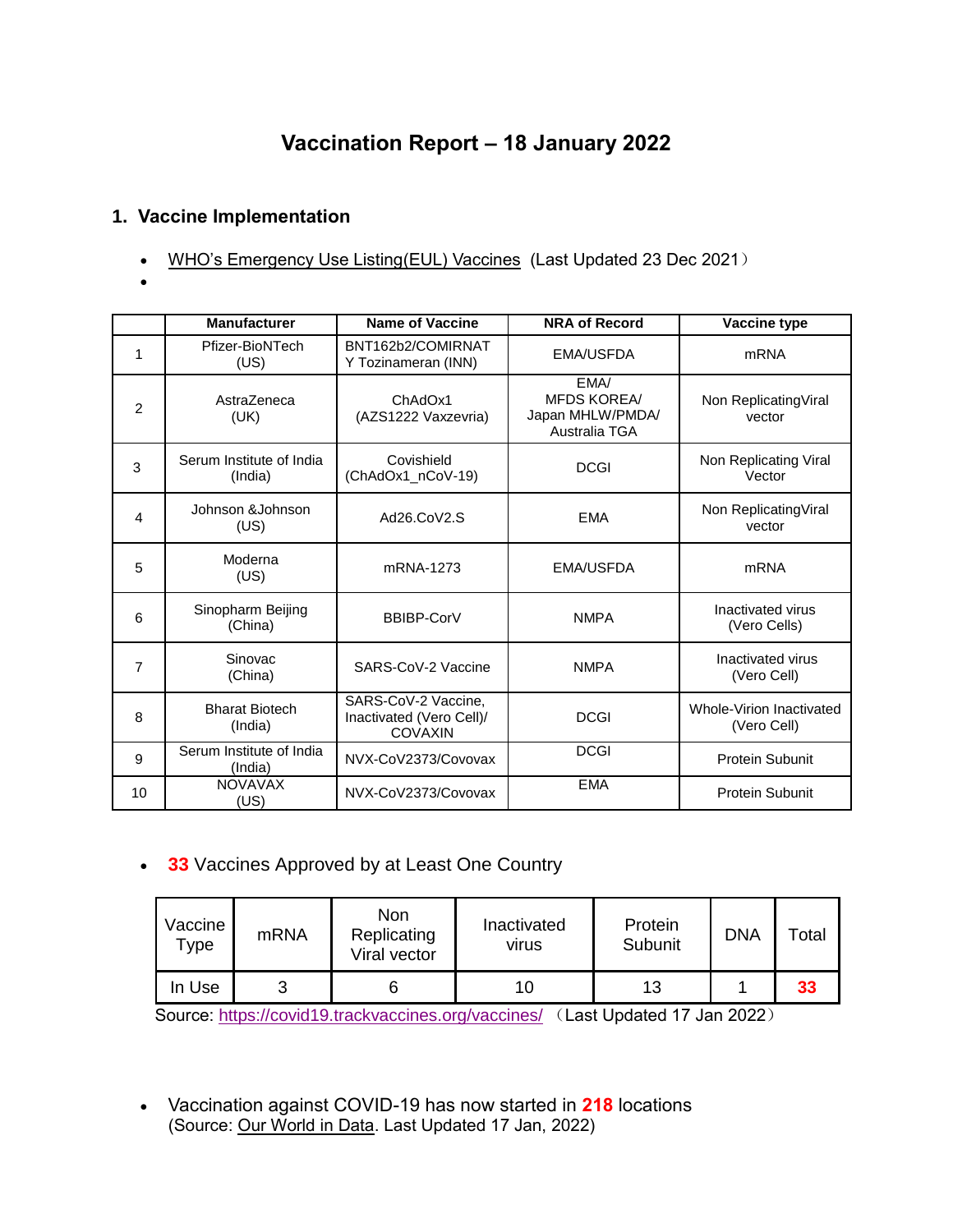| Location  | <b>Doses</b><br>aiven | <b>Fully vaccinated</b><br>(% of population) | At least 1 dose<br>(% of population) |
|-----------|-----------------------|----------------------------------------------|--------------------------------------|
| Worldwide | 9.71 billion          | 3.96 billion<br>(50.28%)                     | 4.73 billion<br>$(60.04\%)$          |
|           |                       |                                              |                                      |

About this data:

a: This data changes rapidly and might not reflect doses still being reported. It may differ from other sites & sources.

b: Where data for full vaccinations is available, it shows how many people have received at least 1 dose and how many people have been fully vaccinated (which may require more than 1 dose).Where data for full vaccinations isn't available, the data shows the total number of vaccine doses given to people. Since some vaccines require more than 1 dose, the number of fully vaccinated people is likely lower.

c: It only has full vaccination totals in some locations.



Source: Official data collated by Our World in Data<br>Note: Alternative definitions of a full vaccination, e.g. having been infected with SARS-CoV-2 and having 1 dose of a 2-dose protocol, are<br>ignored to maximize comparabili



Share of the population fully vaccinated against COVID-19, Jan 17, 2022 Total number of people who received all doses prescribed by the initial vaccination protocol, divided by the total population of the country.

ا<br>in Data

Source: Official data collated by Our World in Data – Last updated 18 January 2022, 08:30 (London time)<br>Note: Alternative definitions of a full vaccination, e.g. having been infected with SARS-CoV-2 and having 1 dose of a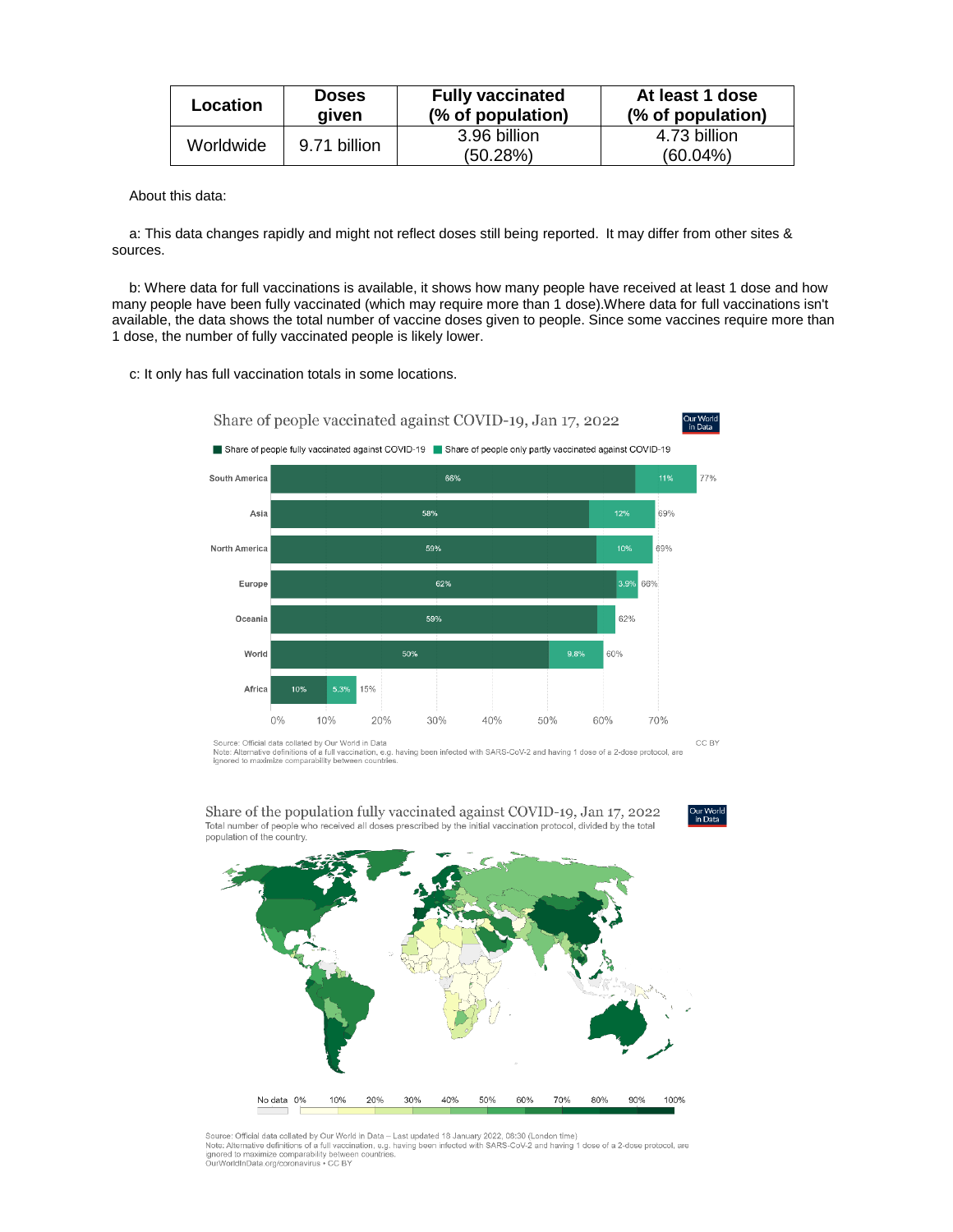

Source: Oxford COVID-19 Government Response Tracker, Blavatnik School of Government, University of Oxford - Last updated 18 January 2022. 03:50 (London time) OurWorldInData.org/coronavirus • CC BY



## **2. Vaccine effectiveness against symptomatic infection for Alpha and Delta variants**

| <b>Vaccine Status</b>                   | <b>Vaccine Effectiveness</b>                                                                          |                                                                                                                                           |         |
|-----------------------------------------|-------------------------------------------------------------------------------------------------------|-------------------------------------------------------------------------------------------------------------------------------------------|---------|
|                                         | Alpha                                                                                                 | Delta                                                                                                                                     | Omicron |
| 1 Dose (BNT162b2 or<br>ChAdOx1 nCoV-19) | 48.7% (95%CI: 45.5-51.7%) <sup>1</sup><br>66%(BNT162b2) <sup>4</sup><br>$64\%$ (ChAdOx1) <sup>4</sup> | 30.7% (95%Cl: 25.2-35.7%) <sup>1</sup><br>56%(BNT162b2) <sup>4</sup><br>$67\%$ (ChAdOx1) <sup>4</sup><br>82% (95% CI:73-91%) <sup>7</sup> |         |
| Dose (mRNA-1273)                        | $83\%^{4}$                                                                                            | $72%^4$                                                                                                                                   |         |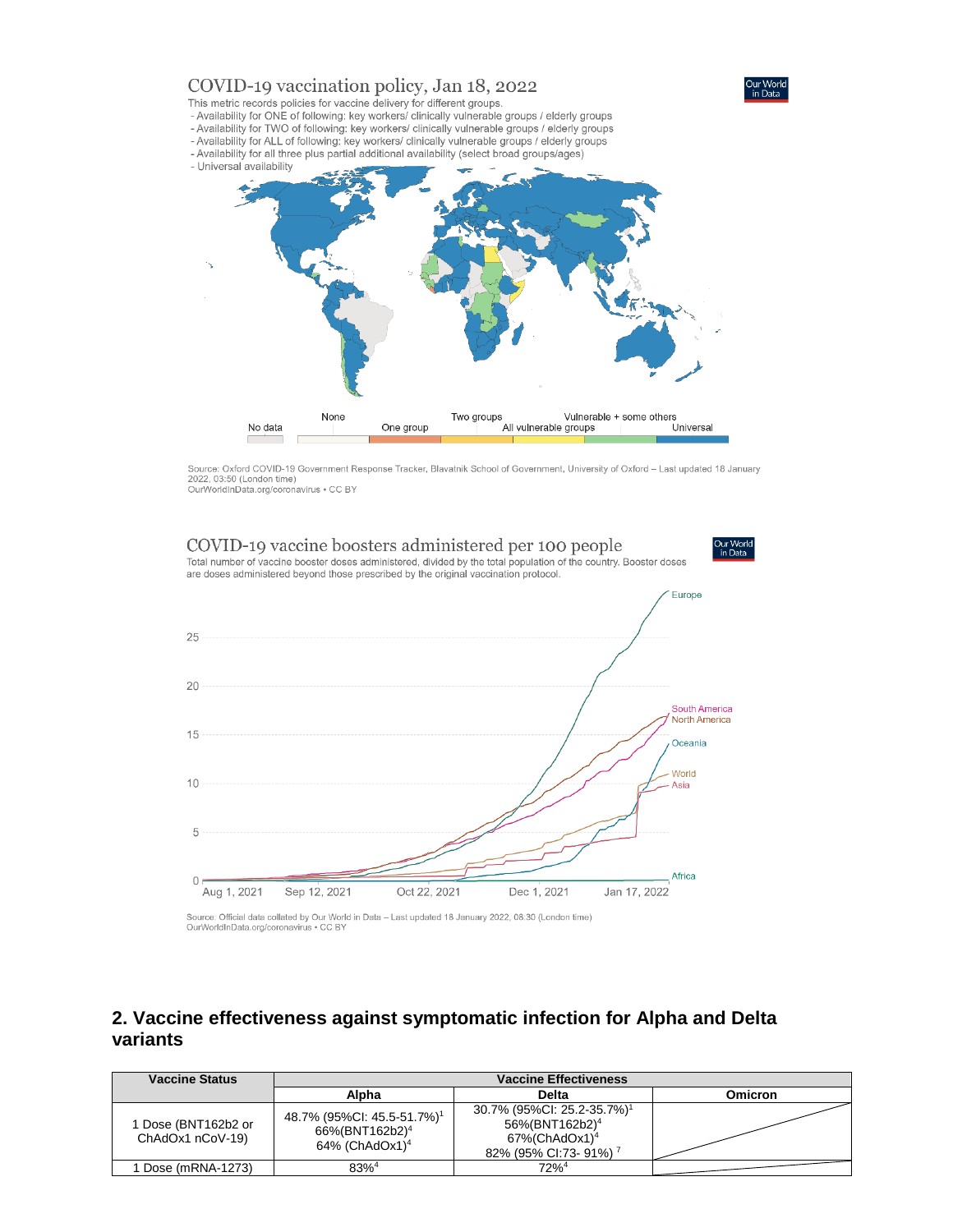| 1 Dose(Sinopharm or<br>Sinovac)  | Unknown                                                                                       | $13.8\%$ , (95%CI: -60.2-54.8%) <sup>3</sup>                                                                                                                                      |                                          |
|----------------------------------|-----------------------------------------------------------------------------------------------|-----------------------------------------------------------------------------------------------------------------------------------------------------------------------------------|------------------------------------------|
| 2 Doses (BNT162b2)               | 93.7% (95%CI: 91.6-95.3) <sup>1</sup><br>76% (95%Cl: 69-81%) <sup>2</sup><br>89% <sup>4</sup> | 88% (95%CI: 85.3-90.1%) <sup>1</sup><br>42% (95% CI: 13-62%) <sup>2</sup><br>$87\%$ <sup>4</sup><br>93% (95% CI: 88-97%/12-18Y) <sup>5</sup><br>93% (95% CI: 88-97%) <sup>7</sup> | 50% (95% CI: 35%-62%) <sup>8</sup>       |
| 2 Doses (ChAdOx1<br>$nCoV-19$    | 74.5% (95%CI: 68.4-79.4%) <sup>1</sup>                                                        | 67.0% (95%Cl: 61.3-71.8%) <sup>1</sup>                                                                                                                                            |                                          |
| 2 Doses (mRNA-1273)              | 86%, (95%CI: 81-90.6%) <sup>2</sup>                                                           | 76%, (95% CI: 58-87%) <sup>2</sup>                                                                                                                                                | 30.4% (95% CI: 5.0%-49.0%) <sup>9</sup>  |
| 2 Doses(Sinopharm or<br>Sinovac) | Unknown                                                                                       | 59.0%, (95%CI: 16.0-81.6%) <sup>3</sup>                                                                                                                                           |                                          |
| 3 Doses (BNT162b2)               | Unknown                                                                                       | 95.33% (SD 6.44) <sup>6</sup>                                                                                                                                                     |                                          |
| 3 Doses(mRNA-1273)               |                                                                                               |                                                                                                                                                                                   | 62.5% (95% CI: 56.2%-67.9%) <sup>9</sup> |

References:

- 1) [Effectiveness of Covid-19 Vaccines against the B.1.617.2 \(Delta\) Variant](https://www.nejm.org/doi/pdf/10.1056/NEJMoa2108891?articleTools=true)
- 2) Comparison of [two highly-effective mRNA vaccines for COVID-19 during periods of](https://www.medrxiv.org/content/10.1101/2021.08.06.21261707v1.full.pdf)  [Alpha and Delta variant prevalence](https://www.medrxiv.org/content/10.1101/2021.08.06.21261707v1.full.pdf)
- 3) [Efficacy of inactivated SARS-CoV-2 vaccines against the Delta variant infection in](https://www.tandfonline.com/doi/full/10.1080/22221751.2021.1969291)  [Guangzhou: A test-negative case-control real-world study](https://www.tandfonline.com/doi/full/10.1080/22221751.2021.1969291)
- 4) [Effectiveness of COVID-19 vaccines against variants of concern in Ontario, Canada](https://www.medrxiv.org/content/10.1101/2021.06.28.21259420v2.full.pdf)
- 5) [Effectiveness of BNT162b2 Vaccine against Delta Variant in Adolescents](https://www.nejm.org/doi/pdf/10.1056/NEJMc2114290?articleTools=true)
- 6) [A RCT of a third dose CoronaVac or BNT162b2 vaccine in adults with two doses](https://www.medrxiv.org/content/10.1101/2021.11.02.21265843v1.full.pdf)  [of CoronaVac](https://www.medrxiv.org/content/10.1101/2021.11.02.21265843v1.full.pdf)
- 7) [Effectiveness of BNT162b2 Vaccine against Delta Variant in Adolescents](https://www.nejm.org/doi/full/10.1056/NEJMc2114290?query=featured_home)
- 8) [Effectiveness of BNT162b2 Vaccine against Omicron Variant in South Africa](https://www.nejm.org/doi/full/10.1056/NEJMc2119270)
- 9) [Effectiveness of mRNA-1273 against SARS-CoV-2 omicron and delta variants](https://www.medrxiv.org/content/10.1101/2022.01.07.22268919v1)

## **3. Latest Relevant Articles**

- Neutralization of SARS-CoV-2 Omicron by BNT162b2 mRNA vaccine-elicited [human sera](https://www.science.org/doi/10.1126/science.abn7591)
- [Effectiveness of BNT162b2 COVID-19 booster vaccine against covid-19 related](https://www.nature.com/articles/d41591-022-00013-3)  [symptoms and hospitalization in England](https://www.nature.com/articles/d41591-022-00013-3)
- [Effectiveness of BNT162b2 Vaccine against Critical Covid-19 in Adolescents](https://www.nejm.org/doi/full/10.1056/NEJMoa2117995?query=featured_home)
- [Duration of Protection against Mild and Severe Disease by Covid-19 Vaccines](https://www.nejm.org/doi/full/10.1056/NEJMoa2115481?query=featured_home)
- [Effectiveness of Covid-19 Vaccines over a 9-Month Period in North Carolina](https://www.nejm.org/doi/full/10.1056/NEJMoa2117128?query=featured_home)
- [Comparative Effectiveness of BNT162b2 and mRNA-1273 Vaccines in U.S.](https://www.nejm.org/doi/full/10.1056/NEJMoa2115463?query=featured_home)  [Veterans](https://www.nejm.org/doi/full/10.1056/NEJMoa2115463?query=featured_home)
- **4. Other Information**